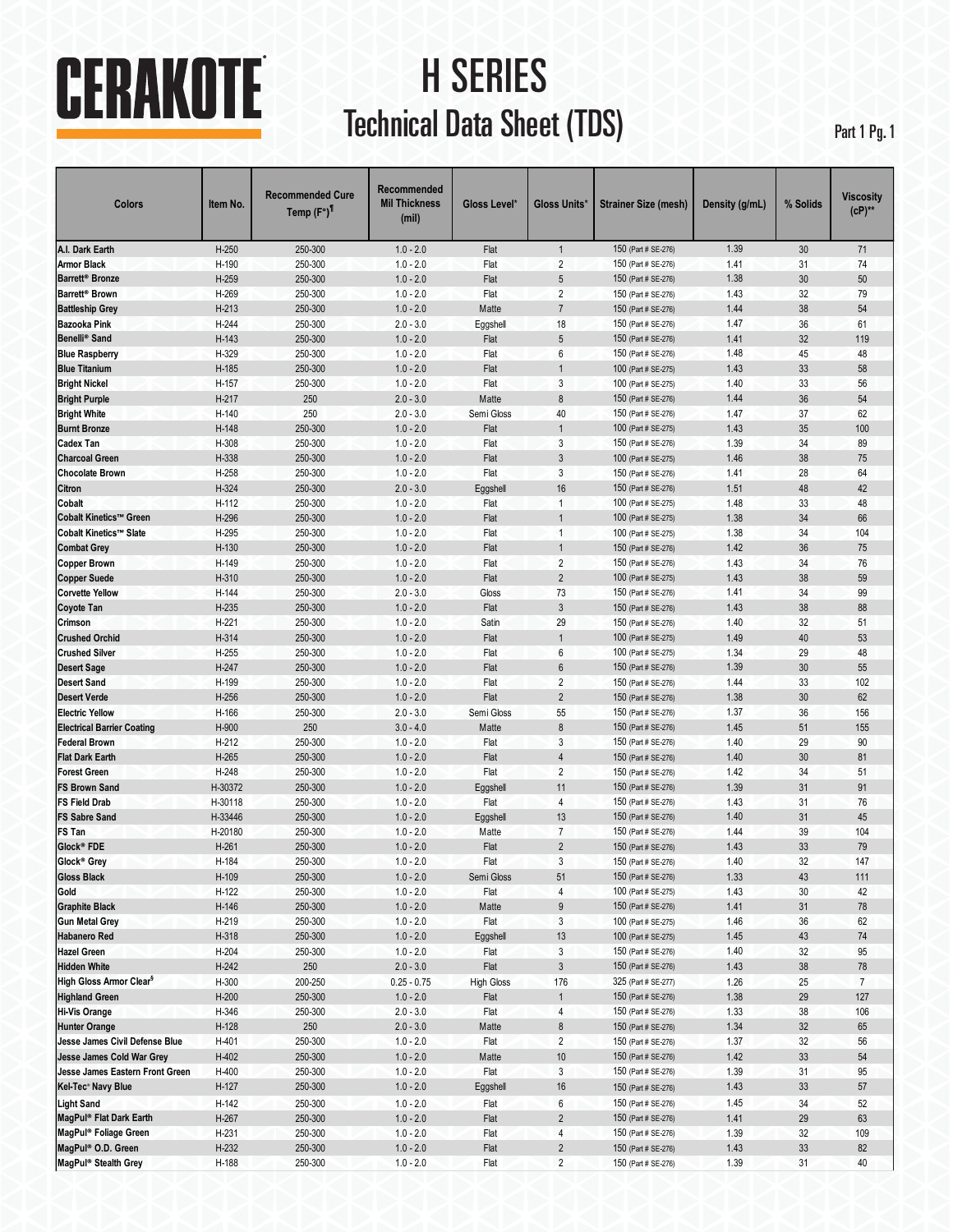## H Series Technical Data Sheet (TDS) Cont. Part 1 Pg. 2

| Colors                         | Item No. | <b>Recommended Cure</b><br>Temp $(F^{\circ})^{\parallel}$ | Recommended<br><b>Mil Thickness</b><br>(mil) | Gloss Level*      | Gloss Units*              | <b>Strainer Size (mesh)</b> | Density (g/mL) | % Solids | Viscosity<br>$(CP)_{*}$ |
|--------------------------------|----------|-----------------------------------------------------------|----------------------------------------------|-------------------|---------------------------|-----------------------------|----------------|----------|-------------------------|
| Matte Armor Clear <sup>§</sup> | H-301    | 200-250                                                   | $0.25 - 0.75$                                | Semi Gloss        | 58                        | 325 (Part # SE-277)         | 1.26           | 25       | 9                       |
| <b>Matte Brown</b>             | H-7504   | 250-300                                                   | $1.0 - 2.0$                                  | Flat              | $\overline{4}$            | 150 (Part # SE-276)         | 1.38           | 32       | 91                      |
| McMillan <sup>®</sup> Tan      | H-203    | 250-300                                                   | $1.0 - 2.0$                                  | Matte             | 8                         | 150 (Part # SE-276)         | 1.39           | 31       | 47                      |
| <b>Midnight Blue</b>           | H-238    | 250-300                                                   | $1.0 - 2.0$                                  | Satin             | 22                        | 150 (Part # SE-276)         | 1.44           | 33       | 81                      |
| <b>Midnight Bronze</b>         | H-294    | 250-300                                                   | $1.0 - 2.0$                                  | Flat              | $\overline{2}$            | 100 (Part # SE-275)         | 1.41           | 33       | 55                      |
| <b>Mil Spec Green</b>          | H-264    | 250-300                                                   | $1.0 - 2.0$                                  | Matte             | 8                         | 150 (Part # SE-276)         | 1.47           | 36       | 64                      |
| Mil Spec O.D. Green            | $H-240$  | 250-300                                                   | $1.0 - 2.0$                                  | Flat              | $\mathbf{1}$              | 150 (Part # SE-276)         | 1.42           | 32       | 86                      |
| Mojito                         | H-313    | 250-300                                                   | $1.0 - 2.0$                                  | Matte             | 9                         | 100 (Part # SE-275)         | 1.51           | 41       | 70                      |
| <b>Mud Brown</b>               | $H-225$  | 250-300                                                   | $1.0 - 2.0$                                  | Matte             | $\overline{7}$            | 150 (Part # SE-276)         | 1.45           | 35       | 76                      |
| <b>MultiCam® Bright Green</b>  | H-343    | 250-300                                                   | $1.0 - 2.0$                                  | Flat              | 6                         | 150 (Part # SE-276)         | 1.46           | 39       | 136                     |
| MultiCam® Dark Brown           | H-342    | 250-300                                                   | $1.0 - 2.0$                                  | Flat              | 3                         | 150 (Part # SE-276)         | 1.51           | 43       | 130                     |
| <b>MultiCam® Dark Green</b>    | H-341    | 250-300                                                   | $1.0 - 2.0$                                  | Flat              | 4                         | 150 (Part # SE-276)         | 1.41           | 35       | 126                     |
| <b>MultiCam® Dark Grey</b>     | H-345    | 250-300                                                   | $1.0 - 2.0$                                  | Matte             | 10                        | 150 (Part # SE-276)         | 1.46           | 40       | 56                      |
| <b>MultiCam® Light Green</b>   | H-340    | 250-300                                                   | $1.0 - 2.0$                                  | Matte             | 8                         | 150 (Part # SE-276)         | 1.46           | 37       | 96                      |
| MultiCam <sup>®</sup> Olive    | H-344    | 250-300                                                   | $1.0 - 2.0$                                  | Flat              | 6                         | 150 (Part # SE-276)         | 1.45           | 35       | 118                     |
| MultiCam® Pale Green           | H-339    | 250-300                                                   | $1.0 - 2.0$                                  | Flat              | 6                         | 150 (Part # SE-276)         | 1.44           | 40       | 130                     |
| <b>Northern Lights</b>         | H-315    | 250-300                                                   | $1.0 - 2.0$                                  | Flat              | $\mathbf{1}$              | 100 (Part # SE-275)         | 1.51           | 42       | 28                      |
| Noveske Bazooka Green          | H-189    | 250-300                                                   | $1.0 - 2.0$                                  | Flat              | 5                         | 150 (Part # SE-276)         | 1.41           | 33       | 40                      |
| Noveske Tiger Eye Brown        | H-187    | 250-300                                                   | $1.0 - 2.0$                                  | Flat              | 5                         | 150 (Part # SE-276)         | 1.43           | 33       | 40                      |
| <b>NRA Blue</b>                | H-171    | 250-300                                                   | $1.0 - 2.0$                                  | Flat              | $\overline{4}$            | 150 (Part # SE-276)         | 1.39           | 32       | 62                      |
| O.D. Green                     | H-236    | 250-300                                                   | $1.0 - 2.0$                                  | Flat              | $\overline{2}$            | 150 (Part # SE-276)         | 1.49           | 40       | 77                      |
| <b>Parakeet Green</b>          | H-331    | 250-300                                                   | $1.0 - 2.0$                                  | Matte             | 8                         | 150 (Part # SE-276)         | 1.45           | 46       | 77                      |
| <b>Patriot Brown</b>           | H-226    | 250-300                                                   | $1.0 - 2.0$                                  | Flat              | $\overline{2}$            | 150 (Part # SE-276)         | 1.43           | 32       | 46                      |
| <b>Pink Champagne</b>          | H-311    | 250-300                                                   | $1.0 - 2.0$                                  | Flat              | $\overline{4}$            | 100 (Part # SE-275)         | 1.37           | 33       | 124                     |
| <b>Pink Sherbet</b>            | H-328    | 250-300                                                   | $1.0 - 2.0$                                  | Matte             | 10                        | 150 (Part # SE-276)         | 1.45           | 47       | 67                      |
| <b>Plum Brown</b>              | H-298    | 250-300                                                   | $1.0 - 2.0$                                  | Flat              | 5                         | 150 (Part # SE-276)         | 1.42           | 32       | 70                      |
| Polar Blue                     | H-326    | 250-300                                                   | $1.0 - 2.0$                                  | Flat              | 3                         | 100 (Part # SE-275)         | 1.45           | 40       | 57                      |
| <b>Prison Pink</b>             | H-141    | 250                                                       | $2.0 - 3.0$                                  | Flat              | 3                         | 150 (Part # SE-276)         | 1.36           | 35       | 88                      |
| Purplexed                      | H-332    | 250-300                                                   | $1.0 - 2.0$                                  | Flat              | 3                         | 150 (Part # SE-276)         | 1.48           | 44       | 65                      |
| <b>Ral 8000</b>                | H-8000   | 250-300                                                   | $1.0 - 2.0$                                  | Matte             | 8                         | 150 (Part # SE-276)         | 1.41           | 32       | 57                      |
| <b>Ridgeway Blue</b>           | H-220    | 250-300                                                   | $1.0 - 2.0$                                  | Flat              | $\mathfrak{Z}$            | 150 (Part # SE-276)         | 1.45           | 34       | 64                      |
| Robin's Egg Blue               | H-175    | 250-300                                                   | $1.0 - 2.0$                                  | Eggshell          | 17                        | 150 (Part # SE-276)         | 1.47           | 40       | 70                      |
| <b>Rose Gold</b>               | H-327    | 250-300                                                   | $1.0 - 2.0$                                  | Flat              | $6\,$                     | 100 (Part # SE-275)         | 1.42           | 37       | 135                     |
| <b>Ruby Red</b>                | H-306    | 250-300                                                   | $1.0 - 2.0$                                  | Eggshell          | 14                        | 150 (Part # SE-276)         | 1.40           | 36       | 136                     |
| Satin Aluminum                 | H-151    | 250-300                                                   | $1.0 - 2.0$                                  | Eggshell          | 17                        | 100 (Part # SE-275)         | 1.38           | 33       | 44                      |
| Satin Mag                      | H-147    | 250-300                                                   | $1.0 - 2.0$                                  | Flat              | 3                         | 100 (Part # SE-275)         | 1.37           | 27       | 53                      |
| Savage <sup>®</sup> Stainless  | $H-150$  | 250-300                                                   | $1.0 - 2.0$                                  | Flat              | 3                         | 100 (Part # SE-275)         | 1.39           | 27       | 46                      |
| Sea Blue                       | H-172    | 250-300                                                   | $1.0 - 2.0$                                  | Flat              | 3                         | 150 (Part # SE-276)         | 1.49           | 37       | 52                      |
| <b>Shimmer Aluminum</b>        | H-158    | 250-300                                                   | $1.0 - 2.0$                                  | Flat              | $\overline{4}$            | 100 (Part # SE-275)         | 1.38           | 29       | 65                      |
| Sig™ Dark Grey                 | H-210    | 250-300                                                   | $1.0 - 2.0$                                  | Flat              | 3                         | 150 (Part # SE-276)         | 1.45           | 34       | 66                      |
| Sig <sup>™</sup> Pink          | $H-224$  | 250-300                                                   | $2.0 - 3.0$                                  | Matte             | $\overline{7}$            | 150 (Part # SE-276)         | 1.38           | 35       | 127                     |
| <b>Sky Blue</b>                | H-169    | 250-300                                                   | $1.0 - 2.0$                                  | Flat              | 5                         | 150 (Part # SE-276)         | 1.42           | 36       | 65                      |
| Smith & Wesson® Grey           | $H-214$  | 250-300                                                   | $1.0 - 2.0$                                  | Matte             | $\sqrt{7}$                | 150 (Part # SE-276)         | 1.46           | 34       | 152                     |
| Smith & Wesson® Red            | H-216    | 250-300                                                   | $1.0 - 2.0$                                  | Matte             | 9                         | 150 (Part # SE-276)         | 1.37           | 30       | 112                     |
| Smith & Wesson® Tan            | H-307    | 250-300                                                   | $1.0 - 2.0$                                  | Flat              | $\ensuremath{\mathsf{3}}$ | 150 (Part # SE-276)         | 1.46           | $35\,$   | 85                      |
| <b>Sniper Green</b>            | H-229    | 250-300                                                   | $1.0 - 2.0$                                  | Flat              | $\overline{2}$            | 150 (Part # SE-276)         | 1.38           | 34       | 68                      |
| <b>Sniper Grey</b>             | H-234    | 250-300                                                   | $1.0 - 2.0$                                  | Flat              | $\mathbf{1}$              | 100 (Part # SE-275)         | 1.45           | 39       | 60                      |
| <b>Snow White</b>              | H-136    | 250                                                       | $2.0 - 3.0$                                  | Flat              | 5                         | 150 (Part # SE-276)         | 1.55           | 45       | 159                     |
| <b>Socom Blue</b>              | $H-245$  | 250-300                                                   | $1.0 - 2.0$                                  | Matte             | $\bf 8$                   | 150 (Part # SE-276)         | 1.38           | 33       | 61                      |
| Springfield® FDE               | H-305    | 250-300                                                   | $1.0 - 2.0$                                  | Flat              | $\mathbf{3}$              | 150 (Part # SE-276)         | 1.42           | 36       | 61                      |
| Springfield <sup>®</sup> Grey  | H-304    | 250-300                                                   | $1.0 - 2.0$                                  | Flat              | $\mathfrak{Z}$            | 150 (Part # SE-276)         | 1.45           | 43       | 95                      |
| <b>Squatch Green</b>           | H-316    | 250-300                                                   | $1.0 - 2.0$                                  | Flat              | $\mathbf{1}$              | 100 (Part # SE-275)         | 1.51           | 40       | 51                      |
| <b>Stainless</b>               | $H-152$  | 250-300                                                   | $1.0 - 2.0$                                  | Flat              | $\overline{2}$            | 100 (Part # SE-275)         | 1.44           | 29       | $38\,$                  |
| <b>Steel Grey</b>              | H-139    | 250-300                                                   | $1.0 - 2.0$                                  | Matte             | 9                         | 150 (Part # SE-276)         | 1.43           | 32       | $46\,$                  |
| <b>Stone Grey</b>              | H-262    | 250-300                                                   | $1.0 - 2.0$                                  | Flat              | $\overline{2}$            | 150 (Part # SE-276)         | 1.39           | 29       | 31                      |
| <b>Stormtrooper White</b>      | H-297    | 250                                                       | $2.0 - 3.0$                                  | <b>High Gloss</b> | 87                        | 150 (Part # SE-276)         | 1.62           | 48       | 39                      |
| <b>Sunflower</b>               | H-317    | 250-300                                                   | $2.0 - 3.0$                                  | Flat              | $\overline{4}$            | 100 (Part # SE-275)         | 1.42           | 42       | 87                      |
| <b>Tactical Grey</b>           | H-227    | 250-300                                                   | $1.0 - 2.0$                                  | Flat              | $\overline{2}$            | 100 (Part # SE-275)         | 1.46           | 35       | 46                      |
| <b>Tequila Sunrise</b>         | H-309    | 250-300                                                   | $1.0 - 2.0$                                  | Flat              | $\overline{2}$            | 100 (Part # SE-275)         | 1.49           | $40\,$   | 44                      |
| Titanium                       | H-170    | 250-300                                                   | $1.0 - 2.0$                                  | Flat              | 3                         | 100 (Part # SE-275)         | 1.38           | 27       | 45                      |
| Troy <sup>®</sup> Coyote Tan   | H-268    | 250-300                                                   | $1.0 - 2.0$                                  | Flat              | $\sqrt{4}$                | 150 (Part # SE-276)         | 1.43           | $36\,$   | 60                      |
| Tungsten                       | H-237    | 250-300                                                   | $1.0 - 2.0$                                  | Flat              | $\mathbf{3}$              | 100 (Part # SE-275)         | 1.45           | 29       | 32                      |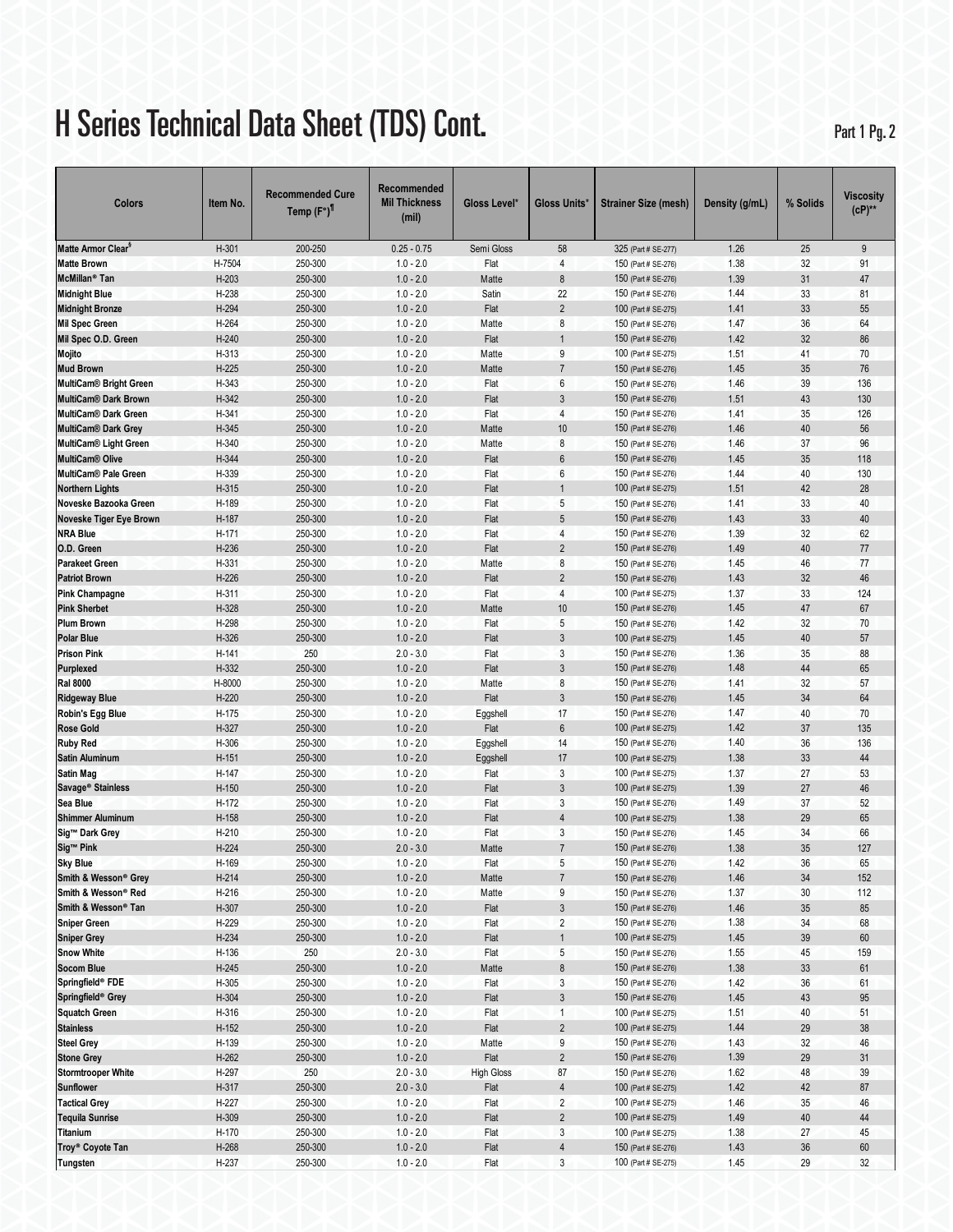| <b>Colors</b>              | Item No. | <b>Recommended Cure</b><br>Temp (F°) <sup>11</sup> | Recommended<br><b>Mil Thickness</b><br>(mil) | Gloss Level* | Gloss Units* | <b>Strainer Size (mesh)</b> | Density (g/mL) | % Solids | <b>Viscosity</b><br>$(cP)$ ** |
|----------------------------|----------|----------------------------------------------------|----------------------------------------------|--------------|--------------|-----------------------------|----------------|----------|-------------------------------|
| <b>USMC Red</b>            | $H-167$  | 250-300                                            | $1.0 - 2.0$                                  | Satin        | 26           | 150 (Part # SE-276)         | 1.37           | 32       | 120                           |
| Vortex <sup>®</sup> Bronze | H-293    | 250-300                                            | $1.0 - 2.0$                                  | Flat         |              | 100 (Part # SE-275)         | 1.43           | 33       | 59                            |
| <b>Wild Purple</b>         | H-197    | 250-300                                            | $2.0 - 3.0$                                  | Flat         |              | 150 (Part # SE-276)         | 1.47           | 40       | 73                            |
| <b>Zombie Green</b>        | H-168    | 250-300                                            | $1.0 - 2.0$                                  | Flat         |              | 150 (Part # SE-276)         | 1.45           | 35       | 43                            |

**All data is based on the following conditions:** 18:1 catalyst ratio, 1 mil dry film thickness, 15minute ambient flash after application and prior to going into oven, 250˚F cure for 2 hours.

**\*Gloss units** and levels are measured at a 60° angle, 18:1 catalyst ratio, 1 - 2 mil dry film thickness, 15 minutes ambient flash after application and prior to going into oven, 250˚F cure for 2 hours. Adjustments to these conditions will yield different results. Gloss is affected by spray technique and quality of preperation and finish.

**\*\*Viscosity** measured at ambient at the time of manufacture.

**¶Recommended Cure Temperature:** Cerakote® can be cured at the maximum Recommended Cure Temperature listed on the TDS and based on color and substrate. Curing between 180°F - 250°F is done for 2 hours. Curing at 300°F degrees is done for 1 hour. Please reference the Cerakote® Elite and H-Series Application Guide for additional cure schedule information.

**‡Chemical Resistance Testing:** Results refer to color change based on CIE76 formulation. Results range from:

- **· Excellent:** ∆E change of <2.5
- **· Good:** ∆E change of <3.0
- **· Fair:** ∆E change of <3.5
- **· Poor:** ∆E change of <4.0

**□Maximum Temperature** is the temperature to which the color or coating is stable.

### **†Testing parameters** are as follows:

- **· Hardness** or Pencil Hardness Tests are measured from softest to hardest as follows: 9B, 8B, 7B, 6B, 5B, 4B, 3B, 2B, B, HB, F, 2H, 3H, 4H, 5H, 6H, 7H, 8H, 9H. 9H is the hardest.
	- **· Adhesion** is measured on a scale of 0B, 1B, 2B, 3B, 4B, 5B, with 5B being the highest achievable rating.
- **· Flexibility** or Conical Mandrel Bend: "100% Resistance" is the highest achievable rating and indicates that the coating did not crack or spall.
- **· Impact Performance** is measured on a scale of 0 inch-lbs. to 160 inch-lbs., with 160 inch-lbs. being the highest achievable rating.

### **§Data for product shipped after 11/18/19.**

This information is accurate to the best of our knowledge, however, it shall not constitute a guarantee for any specific product features and shall not establish a legally valid contractual relationship.

Please feel free to email us at info@cerakote.com or call us at 1-866-774-7628 if you have any questions.

v.5/11/20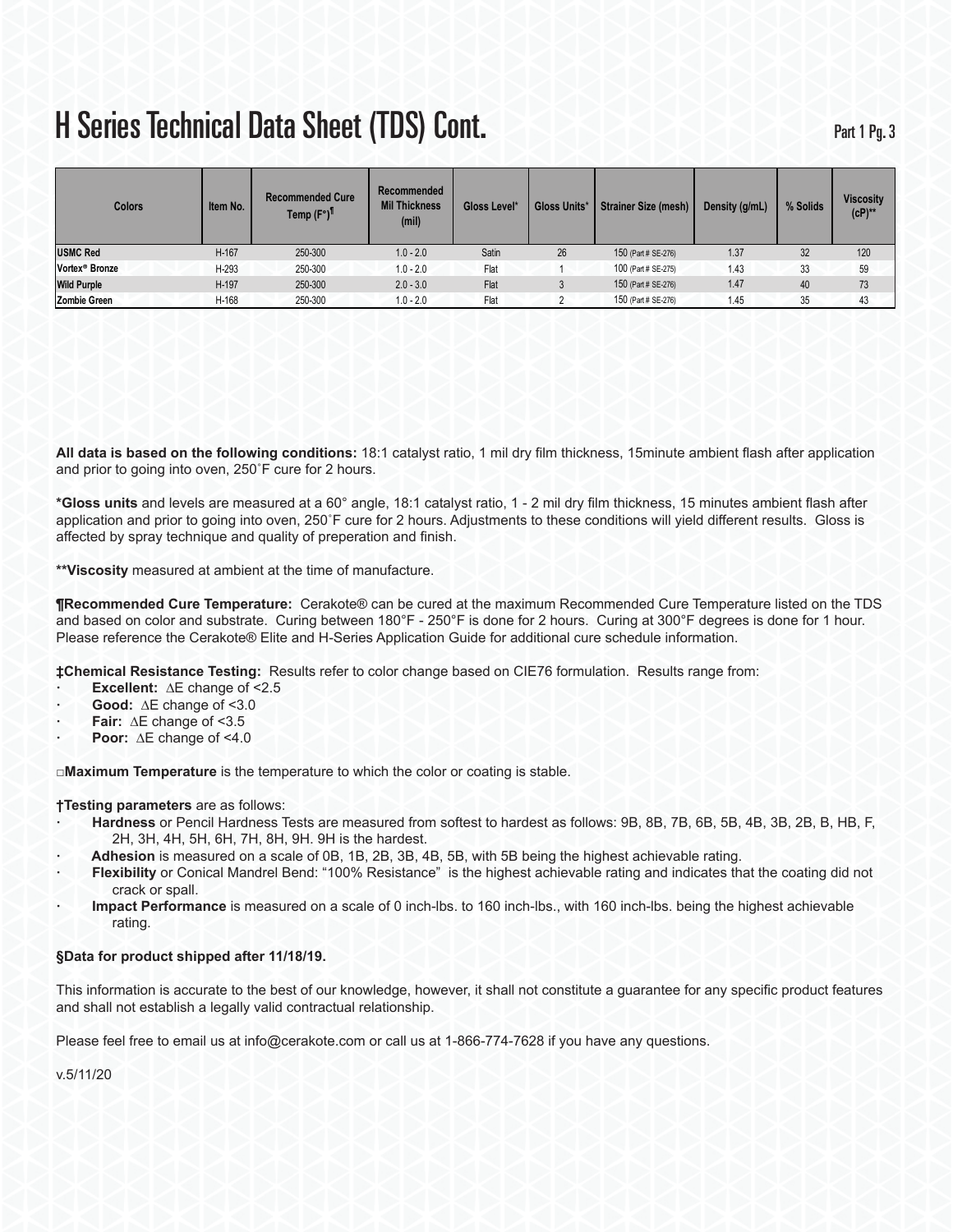# H Series Technical Data Sheet (TDS) Cont. Part 2 Pg. 1

| Colors                                        | Item No. | <b>Corrosion Resistance</b><br><b>ASTM B117 (hours)</b> | Coating Stability (F°)<br>Max. Temp. | Color Stability (F°) Max.<br>Temp. | <b>Non-Exempt VOC</b><br><b>Content per US EPA</b><br><b>Regulation (ppm)</b> | <b>Chemical Resistance<sup>T</sup></b><br>(Common Solvents &<br>Diesel) | <b>UV Stability</b> |
|-----------------------------------------------|----------|---------------------------------------------------------|--------------------------------------|------------------------------------|-------------------------------------------------------------------------------|-------------------------------------------------------------------------|---------------------|
| A.I. Dark Earth                               | $H-250$  | $2000+$                                                 | $500+$                               | 350                                | $\mathbf 0$                                                                   | Excellent                                                               | Good                |
| <b>Armor Black</b>                            | H-190    | 2000+                                                   | $500+$                               | $500+$                             | 0                                                                             | Excellent                                                               | Good                |
| Barrett <sup>®</sup> Bronze                   | H-259    | 2000+                                                   | $500+$                               | $500+$                             | $\mathbf 0$                                                                   | Excellent                                                               | Good                |
| Barrett <sup>®</sup> Brown                    | H-269    | $2000+$                                                 | $500+$                               | 400                                | 0                                                                             | Excellent                                                               | Good                |
| <b>Battleship Grey</b>                        | $H-213$  | $2000+$                                                 | $500+$                               | 350                                | $\mathbf 0$                                                                   | Excellent                                                               | Good                |
| <b>Bazooka Pink</b>                           | $H-244$  | $2000+$                                                 | $500+$                               | 300                                | $\mathbf{0}$                                                                  | Excellent                                                               | Poor                |
| Benelli <sup>®</sup> Sand                     | H-143    | $2000+$                                                 | $500+$                               | 350                                | $\mathbf 0$                                                                   | Excellent                                                               | Good                |
| <b>Blue Raspberry</b>                         | H-329    | $2000+$                                                 | $500+$                               | 300                                | $\mathbf{0}$                                                                  | Excellent                                                               | Poor                |
| <b>Blue Titanium</b>                          | H-185    | $2000+$                                                 | $500+$                               | 300                                | $\mathbf 0$                                                                   | <b>Excellent</b>                                                        | Good                |
| <b>Bright Nickel</b>                          | H-157    | $2000+$                                                 | $500+$                               | 350                                | $\mathbf 0$                                                                   | Excellent                                                               | Good                |
| <b>Bright Purple</b>                          | $H-217$  | $2000+$                                                 | $500+$                               | 250                                | $\mathbf 0$                                                                   | Excellent                                                               | Poor                |
| <b>Bright White</b>                           | H-140    | $2000+$                                                 | $500+$                               | 250                                | $\mathbf 0$                                                                   | <b>Excellent</b>                                                        | Poor                |
| <b>Burnt Bronze</b>                           | H-148    | $2000+$                                                 | $500+$                               | 350                                | $\mathbf 0$                                                                   | Fair                                                                    | Good                |
| <b>Cadex Tan</b>                              | H-308    | $2000+$                                                 | $500+$                               | 450                                | 0                                                                             | Excellent                                                               | Good                |
| <b>Charcoal Green</b>                         | H-338    | $2000+$                                                 | $500+$                               | 400                                | $\mathbf{0}$                                                                  | Excellent                                                               | Fair                |
| <b>Chocolate Brown</b>                        | H-258    | $2000+$                                                 | $500+$                               | $500+$                             | $\mathbf{0}$                                                                  | Excellent                                                               | Good                |
| Citron                                        | H-324    | $2000+$                                                 | $500+$                               | 300                                | $\pmb{0}$                                                                     | Good                                                                    | Poor                |
| Cobalt                                        | $H-112$  | $2000+$                                                 | $500+$                               | $500+$                             | $\mathbf 0$                                                                   | Excellent                                                               | Good                |
| Cobalt Kinetics™ Green                        | H-296    | $2000+$                                                 | $500+$                               | 350                                | $\mathbf 0$                                                                   | Excellent                                                               | Good                |
| Cobalt Kinetics™ Slate                        | H-295    | $2000+$                                                 | $500+$                               | 350                                | $\pmb{0}$                                                                     | Excellent                                                               | Good                |
| <b>Combat Grey</b>                            | H-130    | $2000+$                                                 | $500+$                               | 350                                | $\mathbf 0$                                                                   | Excellent                                                               | Fair                |
|                                               | H-149    | $2000+$                                                 | $500+$                               | 350                                | $\mathbf 0$                                                                   |                                                                         |                     |
| <b>Copper Brown</b>                           | H-310    | $2000+$                                                 | $500+$                               | 400                                | $\mathbf 0$                                                                   | Excellent<br>Good                                                       | Good<br>Good        |
| <b>Copper Suede</b><br><b>Corvette Yellow</b> | H-144    | $2000+$                                                 | $500+$                               | 350                                | 0                                                                             | Excellent                                                               | Fair                |
|                                               |          |                                                         |                                      | 400                                |                                                                               |                                                                         |                     |
| <b>Coyote Tan</b>                             | H-235    | $2000+$                                                 | $500+$                               |                                    | $\mathbf 0$                                                                   | Excellent                                                               | Good                |
| Crimson                                       | H-221    | $2000+$                                                 | $500+$                               | 350                                | $\mathbf{0}$                                                                  | Excellent                                                               | Good                |
| <b>Crushed Orchid</b>                         | H-314    | $2000+$                                                 | $500+$                               | 300                                | $\mathbf{0}$                                                                  | Excellent                                                               | Poor                |
| <b>Crushed Silver</b>                         | $H-255$  | $2000+$                                                 | $500+$                               | 450                                | $\mathbf{0}$                                                                  | <b>Excellent</b>                                                        | Good                |
| <b>Desert Sage</b>                            | H-247    | $2000+$                                                 | $500+$                               | 350                                | $\mathbf 0$                                                                   | Excellent                                                               | Good                |
| <b>Desert Sand</b>                            | H-199    | $2000+$                                                 | $500+$                               | 350                                | $\mathbf 0$                                                                   | <b>Excellent</b>                                                        | Good                |
| <b>Desert Verde</b>                           | $H-256$  | $2000+$                                                 | $500+$                               | 350                                | $\mathbf 0$                                                                   | Excellent                                                               | Good                |
| <b>Electric Yellow</b>                        | H-166    | $2000+$                                                 | $500+$                               | 300                                | 0                                                                             | Excellent                                                               | Fair                |
| <b>Electrical Barrier Coating</b>             | H-900    | $2000+$                                                 | $500+$                               | 250                                | 0                                                                             | Excellent                                                               | Poor                |
| <b>Federal Brown</b>                          | $H-212$  | $2000+$                                                 | $500+$                               | 350                                | 0                                                                             | Excellent                                                               | Fair                |
| <b>Flat Dark Earth</b>                        | H-265    | $2000+$                                                 | $500+$                               | 450                                | $\mathbf 0$                                                                   | Excellent                                                               | Good                |
| <b>Forest Green</b>                           | H-248    | $2000+$                                                 | $500+$                               | 350                                | $\mathbf 0$                                                                   | Excellent                                                               | Good                |
| <b>FS Brown Sand</b>                          | H-30372  | $2000+$                                                 | $500+$                               | 350                                | $\mathbf 0$                                                                   | Excellent                                                               | Good                |
| <b>FS Field Drab</b>                          | H-30118  | $2000+$                                                 | $500+$                               | 350                                | $\mathbf{0}$                                                                  | Excellent                                                               | Good                |
| <b>FS Sabre Sand</b>                          | H-33446  | $2000+$                                                 | $500+$                               | 350                                | 0                                                                             | Excellent                                                               | Good                |
| FS Tan                                        | H-20180  | 2000+                                                   | $500+$                               | 350                                | 0                                                                             | Excellent                                                               | Good                |
| Glock <sup>®</sup> FDE                        | $H-261$  | $2000+$                                                 | $500+$                               | 450                                | $\Omega$                                                                      | Excellent                                                               | Good                |
| Glock® Grey                                   | H-184    | $2000+$                                                 | $500+$                               | 450                                | $\pmb{0}$                                                                     | Excellent                                                               | Good                |
| <b>Gloss Black</b>                            | H-109    | $2000+$                                                 | $500+$                               | $500+$                             | $\pmb{0}$                                                                     | Excellent                                                               | Good                |
| Gold                                          | $H-122$  | $2000+$                                                 | $500+$                               | 350                                | 0                                                                             | Excellent                                                               | Fair                |
| <b>Graphite Black</b>                         | $H-146$  | $2000+$                                                 | $500+$                               | $500+$                             | $\pmb{0}$                                                                     | Excellent                                                               | Good                |
| <b>Gun Metal Grey</b>                         | H-219    | $2000+$                                                 | $500+$                               | 350                                | $\pmb{0}$                                                                     | Excellent                                                               | Good                |
| <b>Habanero Red</b>                           | H-318    | $2000+$                                                 | $500+$                               | 400                                | $\pmb{0}$                                                                     | Excellent                                                               | Good                |
| <b>Hazel Green</b>                            | $H-204$  | $2000+$                                                 | $500+$                               | 350                                | 0                                                                             | Excellent                                                               | Good                |
| <b>Hidden White</b>                           | $H-242$  | $2000+$                                                 | $500+$                               | 250                                | $\pmb{0}$                                                                     | Excellent                                                               | Fair                |
| High Gloss Armor Clear <sup>§</sup>           | H-300    | $2000+$                                                 | $500+$                               | 350                                | 0                                                                             | Excellent                                                               | Fair                |
| <b>Highland Green</b>                         | $H-200$  | $2000+$                                                 | $500+$                               | 350                                | $\pmb{0}$                                                                     | Excellent                                                               | Good                |
| <b>Hi-Vis Orange</b>                          | H-346    | $2000+$                                                 | $500+$                               | 350                                | $\pmb{0}$                                                                     | Poor                                                                    | Excellent           |
| <b>Hunter Orange</b>                          | $H-128$  | 2000+                                                   | $500+$                               | 250                                | $\pmb{0}$                                                                     | Good                                                                    | Excellent           |
| Jesse James Civil Defense Blue                | H-401    | $2000+$                                                 | $500+$                               | 300                                | $\pmb{0}$                                                                     | Excellent                                                               | Fair                |
| Jesse James Cold War Grey                     | $H-402$  | $2000+$                                                 | $500+$                               | 350                                | $\pmb{0}$                                                                     | Excellent                                                               | Good                |
| Jesse James Eastern Front Green               | H-400    | $2000+$                                                 | $500+$                               | 350                                | $\pmb{0}$                                                                     | Excellent                                                               | Good                |
| Kel-Tec <sup>®</sup> Navy Blue                | $H-127$  | $2000+$                                                 | $500+$                               | 350                                | $\pmb{0}$                                                                     | Excellent                                                               | Good                |
| <b>Light Sand</b>                             | H-142    | $2000+$                                                 | $500+$                               | 350                                | $\pmb{0}$                                                                     | Excellent                                                               | Good                |
| MagPul® Flat Dark Earth                       | H-267    | $2000+$                                                 | $500+$                               | 350                                | $\pmb{0}$                                                                     | Excellent                                                               | Good                |
| MagPul® Foliage Green                         | H-231    | $2000+$                                                 | $500+$                               | 350                                | 0                                                                             | Excellent                                                               | Good                |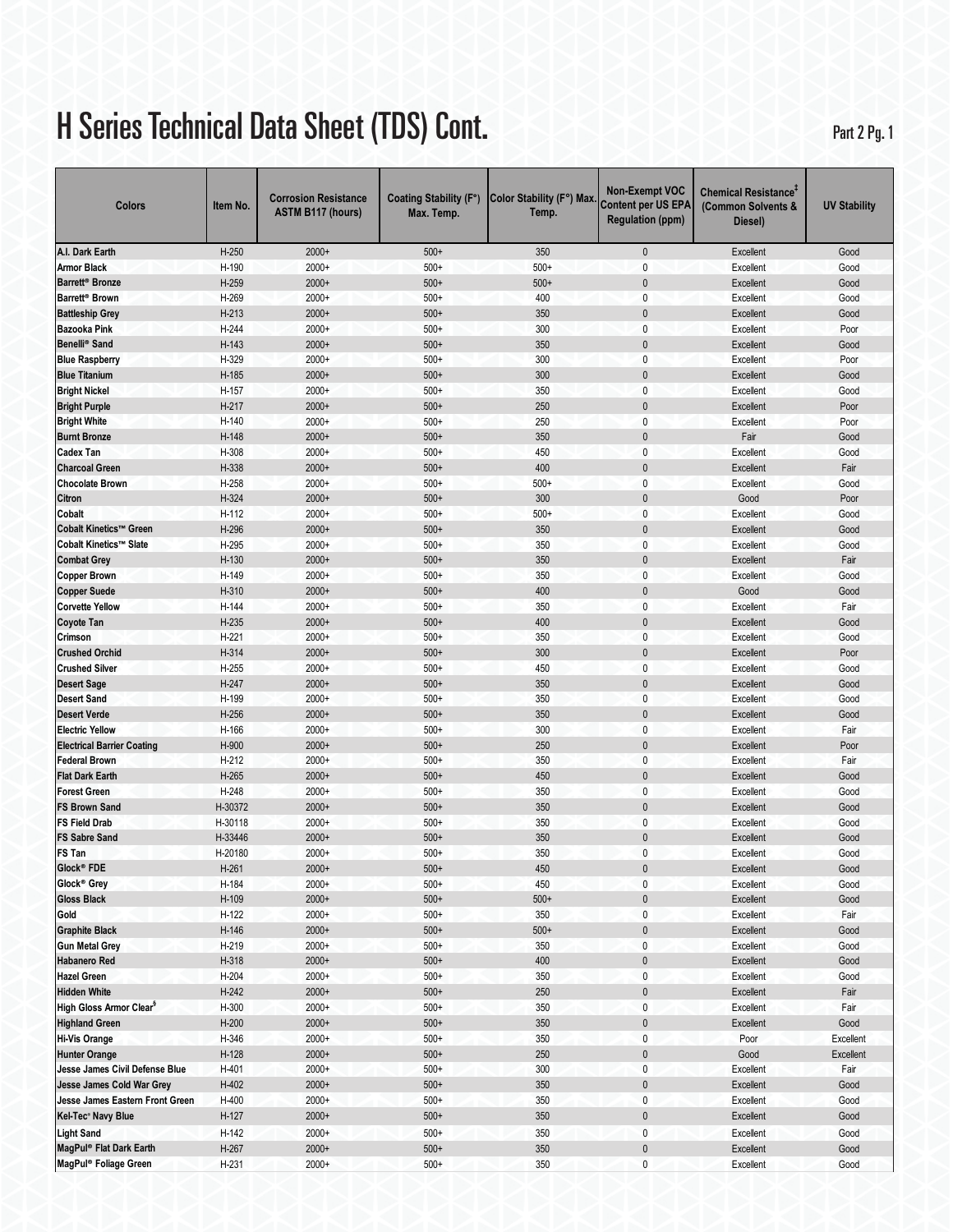# H Series Technical Data Sheet (TDS) Cont. Part 2 Pg. 2

| Colors                             | Item No. | <b>Corrosion Resistance</b><br><b>ASTM B117 (hours)</b> | Coating Stability (F°)<br>Max. Temp. | Color Stability (F°) Max.<br>Temp. | <b>Non-Exempt VOC</b><br><b>Content per US EPA</b><br><b>Regulation (ppm)</b> | Chemical Resistance <sup>+</sup><br>(Common Solvents &<br>Diesel) | <b>UV Stability</b> |
|------------------------------------|----------|---------------------------------------------------------|--------------------------------------|------------------------------------|-------------------------------------------------------------------------------|-------------------------------------------------------------------|---------------------|
| MagPul® O.D. Green                 | H-232    | $2000+$                                                 | $500+$                               | 450                                | 0                                                                             | Excellent                                                         | Good                |
| MagPul <sup>®</sup> Stealth Grey   | H-188    | $2000+$                                                 | $500+$                               | 450                                | 0                                                                             | Excellent                                                         | Good                |
| Matte Armor Clear <sup>s</sup>     | H-301    | $2000+$                                                 | $500+$                               | 350                                | $\mathbf{0}$                                                                  | <b>Excellent</b>                                                  | Fair                |
| <b>Matte Brown</b>                 | H-7504   | $2000+$                                                 | $500+$                               | 350                                | 0                                                                             | Excellent                                                         | Good                |
| McMillan <sup>®</sup> Tan          | $H-203$  | $2000+$                                                 | $500+$                               | 350                                | $\mathbf{0}$                                                                  | <b>Excellent</b>                                                  | Good                |
| <b>Midnight Blue</b>               | H-238    | $2000+$                                                 | $500+$                               | $500+$                             | 0                                                                             | Excellent                                                         | Good                |
| <b>Midnight Bronze</b>             | H-294    | $2000+$                                                 | $500+$                               | $500+$                             | $\mathbf{0}$                                                                  | <b>Excellent</b>                                                  | Good                |
| <b>Mil Spec Green</b>              | H-264    | $2000+$                                                 | $500+$                               | 450                                | 0                                                                             | Excellent                                                         | Good                |
| Mil Spec O.D. Green                | $H-240$  | $2000+$                                                 | $500+$                               | 450                                | $\mathbf 0$                                                                   | Excellent                                                         | Good                |
| Mojito                             | H-313    | $2000+$                                                 | $500+$                               | 350                                | 0                                                                             | Excellent                                                         | Good                |
| <b>Mud Brown</b>                   | $H-225$  | $2000+$                                                 | $500+$                               | 350                                | $\pmb{0}$                                                                     | <b>Excellent</b>                                                  | Fair                |
| MultiCam <sup>®</sup> Bright Green | H-343    | $2000+$                                                 | $500+$                               | 350                                | 0                                                                             | Excellent                                                         | Good                |
| <b>MultiCam® Dark Brown</b>        | H-342    | $2000+$                                                 | $500+$                               | 400                                | $\pmb{0}$                                                                     | <b>Excellent</b>                                                  | Excellent           |
| <b>MultiCam® Dark Green</b>        | H-341    | $2000+$                                                 | $500+$                               | 350                                | 0                                                                             | Excellent                                                         | Good                |
| <b>MultiCam® Dark Grey</b>         | H-345    | $2000+$                                                 | $500+$                               | 350                                | 0                                                                             | Excellent                                                         | Good                |
| MultiCam® Light Green              | H-340    | $2000+$                                                 | $500+$                               | 350                                | $\mathbf{0}$                                                                  | Excellent                                                         | Good                |
| <b>MultiCam<sup>®</sup> Olive</b>  | H-344    | $2000+$                                                 | $500+$                               | 400                                | $\pmb{0}$                                                                     | <b>Excellent</b>                                                  | Good                |
| <b>MultiCam® Pale Green</b>        | H-339    | $2000+$                                                 | $500+$                               | 350                                | 0                                                                             | Excellent                                                         | Good                |
| <b>Northern Lights</b>             | H-315    | $2000+$                                                 | $500+$                               | 350                                | $\mathbf 0$                                                                   | Excellent                                                         | Fair                |
| Noveske Bazooka Green              | H-189    | $2000+$                                                 | $500+$                               | 350                                | 0                                                                             | Excellent                                                         | Good                |
| Noveske Tiger Eye Brown            | H-187    | $2000+$                                                 | $500+$                               | 350                                | $\pmb{0}$                                                                     | <b>Excellent</b>                                                  | Good                |
| <b>NRA Blue</b>                    | H-171    | $2000+$                                                 | $500+$                               | 300                                | 0                                                                             | Excellent                                                         | Fair                |
| O.D. Green                         | H-236    | $2000+$                                                 | $500+$                               | 450                                | $\mathbf{0}$                                                                  | <b>Excellent</b>                                                  | Good                |
| <b>Parakeet Green</b>              | H-331    | $2000+$                                                 | $500+$                               | 350                                | 0                                                                             | Excellent                                                         | Poor                |
| <b>Patriot Brown</b>               | $H-226$  | $2000+$                                                 | $500+$                               | 450                                | $\mathbf 0$                                                                   | Excellent                                                         | Good                |
| <b>Pink Champagne</b>              | H-311    | $2000+$                                                 | $500+$                               | 350                                | 0                                                                             | Excellent                                                         | Good                |
| <b>Pink Sherbet</b>                | H-328    | $2000+$                                                 | $500+$                               | 350                                | $\mathbf 0$                                                                   | <b>Excellent</b>                                                  | Poor                |
| <b>Plum Brown</b>                  | H-298    | $2000+$                                                 | $500+$                               | $500+$                             | 0                                                                             | Excellent                                                         | Good                |
| <b>Polar Blue</b>                  | H-326    | $2000+$                                                 | $500+$                               | 350                                | $\pmb{0}$                                                                     | <b>Excellent</b>                                                  | Good                |
| <b>Prison Pink</b>                 | H-141    | $2000+$                                                 | $500+$                               | 250                                | 0                                                                             | Excellent                                                         | Poor                |
| Purplexed                          | H-332    | $2000+$                                                 | $500+$                               | 300                                | 0                                                                             | <b>Excellent</b>                                                  | Poor                |
| <b>Ral 8000</b>                    | H-8000   | $2000+$                                                 | $500+$                               | 350                                | 0                                                                             | Excellent                                                         | Good                |
| <b>Ridgeway Blue</b>               | $H-220$  | $2000+$                                                 | $500+$                               | 300                                | $\mathbf{0}$                                                                  | <b>Excellent</b>                                                  | Fair                |
| Robin's Egg Blue                   | H-175    | $2000+$                                                 | $500+$                               | 300                                | 0                                                                             | Excellent                                                         | Fair                |
| <b>Rose Gold</b>                   | H-327    | $2000+$                                                 | $500+$                               | $500+$                             | $\mathbf 0$                                                                   | <b>Excellent</b>                                                  | Poor                |
| <b>Ruby Red</b>                    | H-306    | $2000+$                                                 | $500+$                               | 350                                | 0                                                                             | Excellent                                                         | Fair                |
| <b>Satin Aluminum</b>              | H-151    | $2000+$                                                 | $500+$                               | $500+$                             | $\pmb{0}$                                                                     | Excellent                                                         | Fair                |
| Satin Mag                          | H-147    | $2000+$                                                 | $500+$                               | 300                                | 0                                                                             | Excellent                                                         | Good                |
| Savage <sup>®</sup> Stainless      | H-150    | $2000+$                                                 | $500+$                               | 300                                | $\mathbf{0}$                                                                  | <b>Excellent</b>                                                  | Good                |
| Sea Blue                           | H-172    | $2000+$                                                 | $500+$                               | 300                                | 0                                                                             | Excellent                                                         | Fair                |
| <b>Shimmer Aluminum</b>            | $H-158$  | $2000+$                                                 | $500+$                               | 350                                | $\Omega$                                                                      | Excellent                                                         | Good                |
| Sig™ Dark Grey                     | $H-210$  | $2000+$                                                 | $500+$                               | 450                                | $\pmb{0}$                                                                     | Excellent                                                         | Good                |
| Sig™ Pink                          | $H-224$  | $2000+$                                                 | $500+$                               | 350                                | $\pmb{0}$                                                                     | Excellent                                                         | Poor                |
| <b>Sky Blue</b>                    | H-169    | $2000+$                                                 | $500+$                               | 300                                | 0                                                                             | Excellent                                                         | Poor                |
| Smith & Wesson® Grey               | $H-214$  | $2000+$                                                 | $500+$                               | 350                                | $\pmb{0}$                                                                     | Excellent                                                         | Good                |
| Smith & Wesson® Red                | $H-216$  | $2000+$                                                 | $500+$                               | 350                                | $\pmb{0}$                                                                     | Excellent                                                         | Fair                |
| Smith & Wesson® Tan                | H-307    | $2000+$                                                 | $500+$                               | 450                                | $\pmb{0}$                                                                     | Excellent                                                         | Good                |
| <b>Sniper Green</b>                | H-229    | $2000+$                                                 | $500+$                               | 350                                | 0                                                                             | Excellent                                                         | Good                |
| <b>Sniper Grey</b>                 | H-234    | $2000+$                                                 | $500+$                               | 450                                | 0                                                                             | Excellent                                                         | Good                |
| <b>Snow White</b>                  | H-136    | $2000+$                                                 | $500+$                               | 250                                | 0                                                                             | Excellent                                                         | Poor                |
| <b>Socom Blue</b>                  | $H-245$  | $2000+$                                                 | $500+$                               | 450                                | 0                                                                             | Excellent                                                         | Good                |
| Springfield® FDE                   | H-305    | $2000+$                                                 | $500+$                               | 450                                | 0                                                                             | Excellent                                                         | Good                |
| Springfield® Grey                  | H-304    | $2000+$                                                 | $500+$                               | 450                                | $\pmb{0}$                                                                     | Excellent                                                         | Good                |
| <b>Squatch Green</b>               | H-316    | $2000+$                                                 | $500+$                               | 350                                | 0                                                                             | Excellent                                                         | Good                |
| <b>Stainless</b>                   | $H-152$  | $2000+$                                                 | $500+$                               | 350                                | 0                                                                             | Excellent                                                         | Good                |
| <b>Steel Grey</b>                  | H-139    | $2000+$                                                 | $500+$                               | 350                                | 0                                                                             | Excellent                                                         | Good                |
| <b>Stone Grey</b>                  | $H-262$  | $2000+$                                                 | $500+$                               | 450                                | 0                                                                             | Excellent                                                         | Good                |
| <b>Stormtrooper White</b>          | H-297    | $2000+$                                                 | $500+$                               | 250                                | 0                                                                             | Excellent                                                         | Poor                |
| <b>Sunflower</b>                   | H-317    | $2000+$                                                 | $500+$                               | 350                                | $\pmb{0}$                                                                     | Excellent                                                         | Good                |
| <b>Tactical Grey</b>               | H-227    | $2000+$                                                 | $500+$                               | 400                                | 0                                                                             | Excellent                                                         | Good                |
|                                    |          |                                                         |                                      |                                    |                                                                               |                                                                   |                     |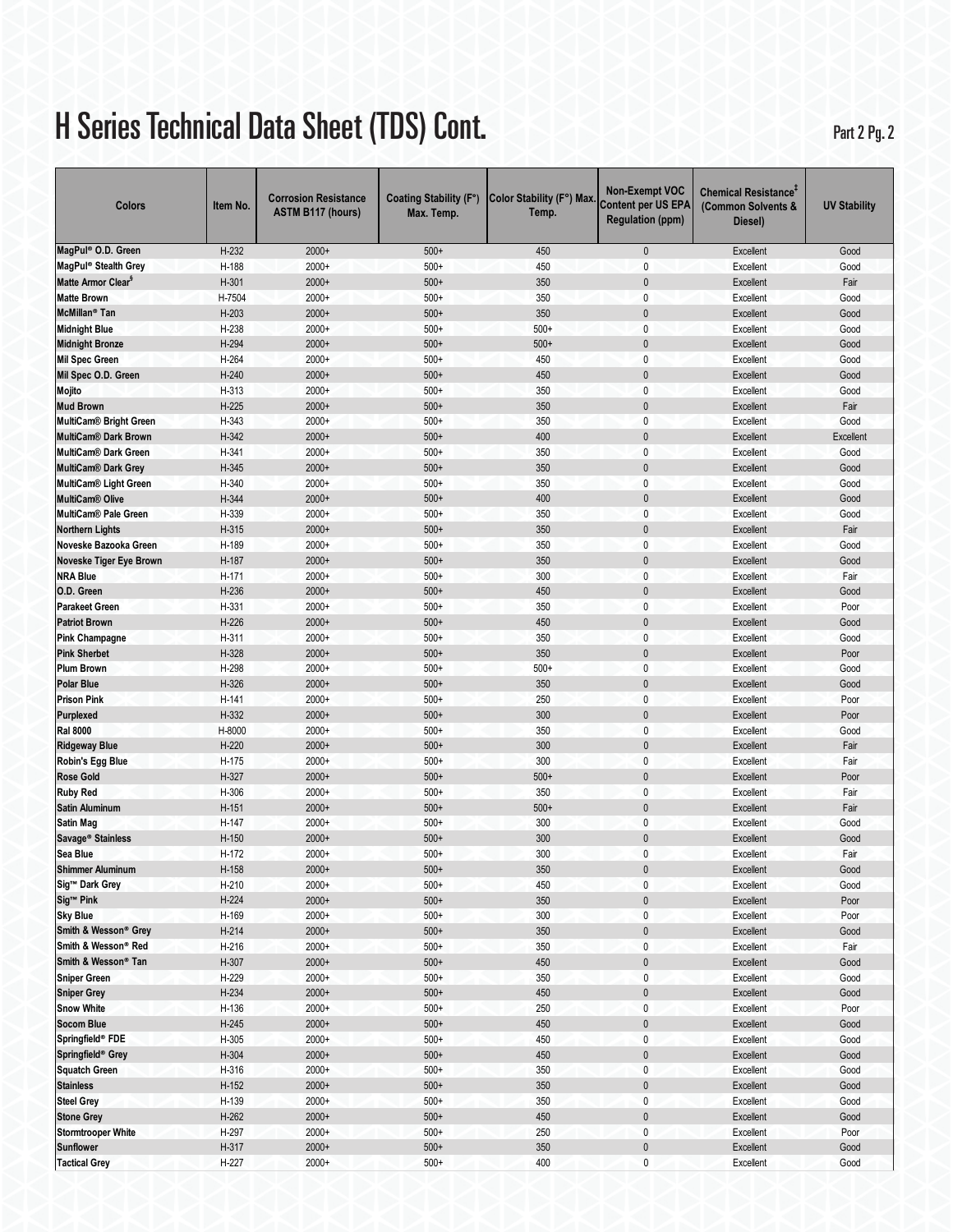| <b>Colors</b>                | Item No. | <b>Corrosion Resistance</b><br><b>ASTM B117 (hours)</b> | Coating Stability (F°)<br>Max. Temp. | Color Stability (F°) Max.<br>Temp. | Non-Exempt VOC<br>Content per US EPA<br><b>Regulation (ppm)</b> | Chemical Resistance <sup>+</sup><br>(Common Solvents &<br>Diesel) | <b>UV Stability</b> |
|------------------------------|----------|---------------------------------------------------------|--------------------------------------|------------------------------------|-----------------------------------------------------------------|-------------------------------------------------------------------|---------------------|
| <b>Tequila Sunrise</b>       | H-309    | $2000+$                                                 | $500+$                               | 350                                | 0                                                               | Good                                                              | Good                |
| <b>Titanium</b>              | H-170    | $2000+$                                                 | $500+$                               | 350                                | 0                                                               | Excellent                                                         | Good                |
| Troy <sup>®</sup> Coyote Tan | H-268    | $2000+$                                                 | $500+$                               | 350                                | 0                                                               | Excellent                                                         | Good                |
| Tungsten                     | $H-237$  | $1000+$                                                 | $500+$                               | 450                                | 0                                                               | Excellent                                                         | Good                |
| <b>USMC Red</b>              | H-167    | $2000+$                                                 | $500+$                               | 350                                | 0                                                               | Excellent                                                         | Fair                |
| Vortex <sup>®</sup> Bronze   | $H-293$  | $2000+$                                                 | $500+$                               | $500+$                             | 0                                                               | Excellent                                                         | Good                |
| <b>Wild Purple</b>           | H-197    | $2000+$                                                 | $500+$                               | 300                                | 0                                                               | Excellent                                                         | Poor                |
| <b>Zombie Green</b>          | H-168    | $2000+$                                                 | $500+$                               | 350                                | 0                                                               | Excellent                                                         | Fair                |

**All data is based on the following conditions:** 18:1 catalyst ratio, 1 mil dry film thickness, 15minute ambient flash after application and prior to going into oven, 250˚F cure for 2 hours.

**\*Gloss units** and levels are measured at a 60° angle, 18:1 catalyst ratio, 1 - 2 mil dry film thickness, 15 minutes ambient flash after application and prior to going into oven, 250˚F cure for 2 hours. Adjustments to these conditions will yield different results. Gloss is affected by spray technique and quality of preperation and finish.

**\*\*Viscosity** measured at ambient at the time of manufacture.

**¶Recommended Cure Temperature:** Cerakote® can be cured at the maximum Recommended Cure Temperature listed on the TDS and based on color and substrate. Curing between 180°F - 250°F is done for 2 hours. Curing at 300°F degrees is done for 1 hour. Please reference the Cerakote® Elite and H-Series Application Guide for additional cure schedule information.

**‡Chemical Resistance Testing:** Results refer to color change based on CIE76 formulation. Results range from:

- **· Excellent:** ∆E change of <2.5
- **· Good:** ∆E change of <3.0
- **· Fair:** ∆E change of <3.5
- **· Poor:** ∆E change of <4.0

**□Maximum Temperature** is the temperature to which the color or coating is stable.

### **†Testing parameters** are as follows:

- **· Hardness** or Pencil Hardness Tests are measured from softest to hardest as follows: 9B, 8B, 7B, 6B, 5B, 4B, 3B, 2B, B, HB, F, 2H, 3H, 4H, 5H, 6H, 7H, 8H, 9H. 9H is the hardest.
- **· Adhesion** is measured on a scale of 0B, 1B, 2B, 3B, 4B, 5B, with 5B being the highest achievable rating.
- **· Flexibility** or Conical Mandrel Bend: "100% Resistance" is the highest achievable rating and indicates that the coating did not crack or spall.
- **· Impact Performance** is measured on a scale of 0 inch-lbs. to 160 inch-lbs., with 160 inch-lbs. being the highest achievable rating.

### **§Data for product shipped after 11/18/19.**

This information is accurate to the best of our knowledge, however, it shall not constitute a guarantee for any specific product features and shall not establish a legally valid contractual relationship.

Please feel free to email us at info@cerakote.com or call us at 1-866-774-7628 if you have any questions.

v.5/11/20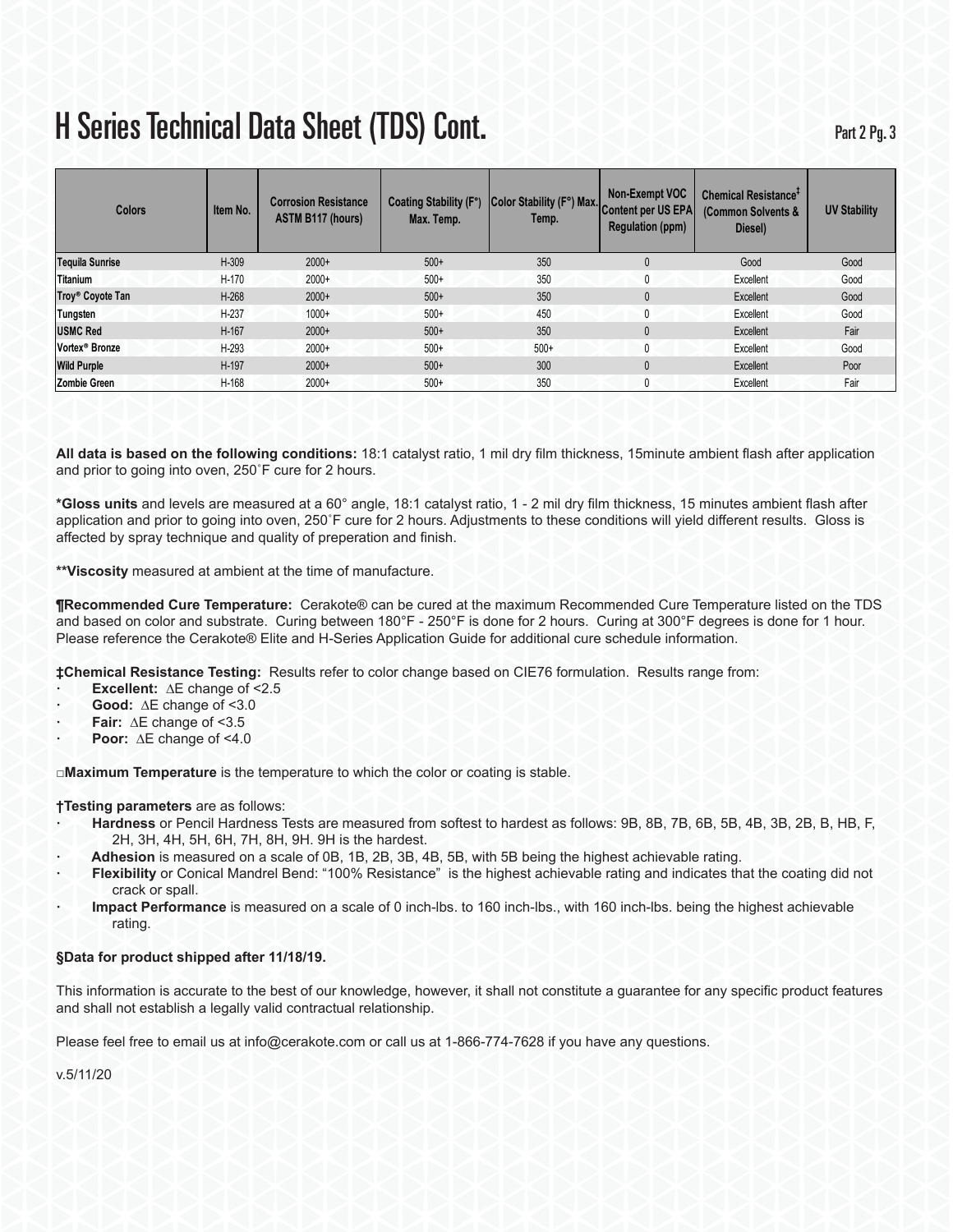Part 3 Pg. 1

| Colors                                                    | Item No.       | <b>Hardness</b><br>Gouge ASTM<br>D3363 | Hardness <sup>T</sup><br><b>Scratch ASTM</b><br>D3363 | Adhesion <sup>†</sup> (Crosscut Flexibility <sup>†</sup> (Conical<br><b>Adhesion) ASTM</b><br>D3359 | <b>Mandrel Bend)</b><br><b>ASTM D522</b> | Impact<br>Performance <sup>†</sup> Direct<br><b>ASTM D2794</b> | <b>Impact Performance</b><br><b>Indirect ASTM D2794</b> | Theoretical Coverage per<br>gal @ Recommended Mil<br>Thickness $(\text{ft}^2)$ |
|-----------------------------------------------------------|----------------|----------------------------------------|-------------------------------------------------------|-----------------------------------------------------------------------------------------------------|------------------------------------------|----------------------------------------------------------------|---------------------------------------------------------|--------------------------------------------------------------------------------|
| A.I. Dark Earth                                           | $H-250$        | 9H                                     | 8H                                                    | 5B                                                                                                  | 100% Resistance                          | 160 in-lbs                                                     | 160 in-lbs                                              | 482                                                                            |
| <b>Armor Black</b>                                        | H-190          | 9H                                     | 8H                                                    | 5B                                                                                                  | 100% Resistance                          | 160 in-lbs                                                     | 160 in-lbs                                              | 495                                                                            |
| Barrett <sup>®</sup> Bronze                               | H-259          | 9H                                     | 8H                                                    | 5B                                                                                                  | 100% Resistance                          | 160 in-lbs                                                     | 160 in-lbs                                              | 479                                                                            |
| Barrett <sup>®</sup> Brown                                | H-269          | 9H                                     | 8H                                                    | 5B                                                                                                  | 100% Resistance                          | 160 in-lbs                                                     | 160 in-lbs                                              | 514                                                                            |
| <b>Battleship Grey</b>                                    | $H-213$        | 9H                                     | 8H                                                    | 5B                                                                                                  | 100% Resistance                          | 160 in-lbs                                                     | 160 in-lbs                                              | 614                                                                            |
| Bazooka Pink                                              | H-244          | 9H                                     | 8H                                                    | 5B                                                                                                  | 100% Resistance                          | 160 in-lbs                                                     | 160 in-lbs                                              | 291                                                                            |
| Benelli <sup>®</sup> Sand                                 | H-143          | 9H                                     | 8H                                                    | 5B                                                                                                  | 100% Resistance                          | 160 in-lbs                                                     | 160 in-lbs                                              | 519                                                                            |
| <b>Blue Raspberry</b>                                     | H-329          | 9H                                     | 8H                                                    | 5B                                                                                                  | 100% Resistance                          | 160 in-lbs                                                     | 160 in-lbs                                              | 715                                                                            |
| <b>Blue Titanium</b>                                      | H-185          | 9H                                     | 8H                                                    | 5B                                                                                                  | 100% Resistance                          | 160 in-lbs                                                     | 160 in-lbs                                              | 535                                                                            |
| <b>Bright Nickel</b>                                      | H-157          | 9H                                     | 8H                                                    | 5B                                                                                                  | 100% Resistance                          | 160 in-lbs                                                     | 160 in-lbs                                              | 526                                                                            |
| <b>Bright Purple</b>                                      | H-217          | 9H                                     | 8H                                                    | 5B                                                                                                  | 100% Resistance                          | 160 in-lbs                                                     | 160 in-lbs                                              | 289                                                                            |
| <b>Bright White</b>                                       | H-140          | 9H                                     | 8H                                                    | 5B                                                                                                  | 100% Resistance                          | 160 in-lbs                                                     | 160 in-lbs                                              | 298                                                                            |
| <b>Burnt Bronze</b>                                       | H-148          | 9H                                     | 8H                                                    | 5B                                                                                                  | 100% Resistance                          | 160 in-lbs                                                     | 160 in-lbs                                              | 568                                                                            |
| <b>Cadex Tan</b>                                          | H-308          | 9H                                     | 8H                                                    | 5B                                                                                                  | 100% Resistance                          | 160 in-lbs                                                     | 160 in-lbs                                              | 552                                                                            |
| <b>Charcoal Green</b>                                     | H-338          | 9H                                     | 8H                                                    | 5B                                                                                                  | 100% Resistance                          | 160 in-lbs                                                     | 160 in-lbs                                              | 609                                                                            |
| <b>Chocolate Brown</b>                                    | H-258          | 9H                                     | 8H                                                    | 5B                                                                                                  | 100% Resistance                          | 160 in-lbs                                                     | 160 in-lbs                                              | 450                                                                            |
| Citron                                                    | H-324          | 9H                                     | 8H                                                    | 5B                                                                                                  | 100% Resistance                          | 130 in-lbs                                                     | 130 in-lbs                                              | 383                                                                            |
| Cobalt                                                    | H-112          | 9H                                     | 8H                                                    | 5B                                                                                                  | 100% Resistance                          | 160 in-lbs                                                     | 160 in-lbs                                              | 527                                                                            |
| Cobalt Kinetics™ Green                                    | H-296          | 9H                                     | 8H                                                    | 5B                                                                                                  | 100% Resistance                          | 160 in-lbs                                                     | 160 in-lbs                                              | 542                                                                            |
| Cobalt Kinetics™ Slate                                    | H-295          | 9H                                     | 8H                                                    | 5B                                                                                                  | 100% Resistance                          | 160 in-lbs                                                     | 160 in-lbs                                              | 540                                                                            |
| <b>Combat Grey</b>                                        | H-130          | 9H                                     | 8H                                                    | 5B                                                                                                  | 100% Resistance                          | 160 in-lbs                                                     | 160 in-lbs                                              | 580                                                                            |
| <b>Copper Brown</b>                                       | H-149          | 9H                                     | 8H                                                    | 5B                                                                                                  | 100% Resistance                          | 160 in-lbs                                                     | 160 in-lbs                                              | 542                                                                            |
| <b>Copper Suede</b>                                       | H-310          | 9H                                     | 8H                                                    | 5B                                                                                                  | 100% Resistance                          | 160 in-lbs                                                     | 160 in-lbs                                              | 613                                                                            |
| <b>Corvette Yellow</b>                                    | H-144          | 9H                                     | 8H                                                    | 5B                                                                                                  | 100% Resistance                          | 160 in-lbs                                                     | 160 in-lbs                                              | 275                                                                            |
| <b>Coyote Tan</b>                                         | H-235          | 9H                                     | 8H                                                    | 5B                                                                                                  | 100% Resistance                          | 160 in-lbs                                                     | 160 in-lbs                                              | 607                                                                            |
| Crimson                                                   | $H-221$        | 9H                                     | 8H                                                    | 5B                                                                                                  | 100% Resistance                          | 160 in-lbs                                                     | 160 in-lbs                                              | 521                                                                            |
| <b>Crushed Orchid</b>                                     | H-314          | 9H                                     | 8H                                                    | 5B                                                                                                  | 100% Resistance                          | 160 in-lbs                                                     | 160 in-lbs                                              | 644                                                                            |
| <b>Crushed Silver</b>                                     | H-255          | 9H                                     | 8H                                                    | 5B                                                                                                  | 100% Resistance                          | 160 in-lbs                                                     | 160 in-lbs                                              | 461                                                                            |
| <b>Desert Sage</b>                                        | H-247          | 9H                                     | 8H                                                    | 5B                                                                                                  | 100% Resistance                          | 160 in-lbs                                                     | 160 in-lbs                                              | 482                                                                            |
| <b>Desert Sand</b>                                        | H-199          | 9Η                                     | 8H                                                    | 5B                                                                                                  | 100% Resistance                          | 160 in-lbs                                                     | 160 in-lbs                                              | 535                                                                            |
| <b>Desert Verde</b>                                       | $H-256$        | 9H                                     | 8H                                                    | 5B<br>5B                                                                                            | 100% Resistance                          | 160 in-lbs                                                     | 160 in-lbs                                              | 488                                                                            |
| <b>Electric Yellow</b>                                    | H-166          | 8H<br>9H                               | 7H<br>8H                                              |                                                                                                     | 100% Resistance                          | 160 in-lbs                                                     | 160 in-lbs                                              | 291<br>272                                                                     |
| <b>Electrical Barrier Coating</b><br><b>Federal Brown</b> | H-900<br>H-212 | 9H                                     | 8H                                                    | 5B<br>5B                                                                                            | 100% Resistance<br>100% Resistance       | 160 in-lbs                                                     | 160 in-lbs<br>160 in-lbs                                | 473                                                                            |
| <b>Flat Dark Earth</b>                                    | H-265          | 9H                                     | 8H                                                    | 5B                                                                                                  | 100% Resistance                          | 160 in-lbs<br>160 in-lbs                                       | 160 in-lbs                                              | 487                                                                            |
| <b>Forest Green</b>                                       | H-248          | 9H                                     | 8H                                                    | 5B                                                                                                  | 100% Resistance                          | 160 in-lbs                                                     | 160 in-lbs                                              | 543                                                                            |
| <b>FS Brown Sand</b>                                      | H-30372        | 9H                                     | 8H                                                    | 5B                                                                                                  | 100% Resistance                          | 160 in-lbs                                                     | 160 in-lbs                                              | 494                                                                            |
| <b>FS Field Drab</b>                                      | H-30118        | 9H                                     | 8H                                                    | 5B                                                                                                  | 100% Resistance                          | 160 in-lbs                                                     | 160 in-lbs                                              | 503                                                                            |
| <b>FS Sabre Sand</b>                                      | H-33446        | 9H                                     | 8H                                                    | 5B                                                                                                  | 100% Resistance                          | 160 in-lbs                                                     | 160 in-lbs                                              | 498                                                                            |
| FS Tan                                                    | H-20180        | 9H                                     | 8H                                                    | 5B                                                                                                  | 100% Resistance                          | 160 in-lbs                                                     | 160 in-lbs                                              | 634                                                                            |
| Glock® FDE                                                | $H-261$        | 9H                                     | 8H                                                    | 5B                                                                                                  | 100% Resistance                          | 160 in-lbs                                                     | 160 in-lbs                                              | 527                                                                            |
| Glock <sup>®</sup> Grey                                   | H-184          | 9H                                     | 8H                                                    | 5B                                                                                                  | 100% Resistance                          | 160 in-lbs                                                     | 160 in-lbs                                              | 517                                                                            |
| <b>Gloss Black</b>                                        | H-109          | 9H                                     | 8H                                                    | 5B                                                                                                  | 100% Resistance                          | 160 in-lbs                                                     | 160 in-lbs                                              | 686                                                                            |
| Gold                                                      | H-122          | 9H                                     | 8H                                                    | 5B                                                                                                  | 100% Resistance                          | 160 in-lbs                                                     | 160 in-lbs                                              | 474                                                                            |
| <b>Graphite Black</b>                                     | H-146          | 9H                                     | $8H$                                                  | 5B                                                                                                  | 100% Resistance                          | 160 in-lbs                                                     | 160 in-lbs                                              | 493                                                                            |
| <b>Gun Metal Grey</b>                                     | H-219          | 9Η                                     | 8H                                                    | 5B                                                                                                  | 100% Resistance                          | 160 in-lbs                                                     | 160 in-lbs                                              | 573                                                                            |
| <b>Habanero Red</b>                                       | H-318          | 9H                                     | 8H                                                    | 5B                                                                                                  | 100% Resistance                          | 160 in-lbs                                                     | 160 in-lbs                                              | 689                                                                            |
| <b>Hazel Green</b>                                        | H-204          | 9H                                     | 8H                                                    | 5B                                                                                                  | 100% Resistance                          | 160 in-lbs                                                     | 160 in-lbs                                              | 508                                                                            |
| <b>Hidden White</b>                                       | H-242          | 9H                                     | 8H                                                    | 5B                                                                                                  | 100% Resistance                          | 160 in-lbs                                                     | 160 in-lbs                                              | 302                                                                            |
| High Gloss Armor Clear <sup>§</sup>                       | H-300          | 6H                                     | 7H                                                    | 5B                                                                                                  | 100% Resistance                          | 160 in-lbs                                                     | 160 in-lbs                                              | 1593                                                                           |
| <b>Highland Green</b>                                     | H-200          | 9H                                     | 8H                                                    | 5B                                                                                                  | 100% Resistance                          | 160 in-lbs                                                     | 160 in-lbs                                              | 471                                                                            |
| <b>Hi-Vis Orange</b>                                      | H-346          | 8Η                                     | 7H                                                    | 5B                                                                                                  | 100% Resistance                          | 160 in-lbs                                                     | 160 in-lbs                                              | 305                                                                            |
| <b>Hunter Orange</b>                                      | H-128          | 8H                                     | 7H                                                    | 5B                                                                                                  | 100% Resistance                          | 160 in-lbs                                                     | 160 in-lbs                                              | 254                                                                            |
| Jesse James Civil Defense Blue                            | H-401          | 8H                                     | 7H                                                    | 5B                                                                                                  | 100% Resistance                          | 160 in-lbs                                                     | 160 in-lbs                                              | 514                                                                            |
| Jesse James Cold War Grey                                 | H-402          | 9H                                     | 8H                                                    | 5B                                                                                                  | 100% Resistance                          | 160 in-lbs                                                     | 160 in-lbs                                              | 525                                                                            |
| Jesse James Eastern Front Green                           | H-400          | 9Η                                     | 8H                                                    | 5B                                                                                                  | 100% Resistance                          | 160 in-lbs                                                     | 160 in-lbs                                              | 504                                                                            |
| Kel-Tec <sup>®</sup> Navy Blue                            | H-127          | 9H                                     | 8H                                                    | 5B                                                                                                  | 100% Resistance                          | 160 in-lbs                                                     | 160 in-lbs                                              | 523                                                                            |
| <b>Light Sand</b>                                         | H-142          | 9H                                     | 8H                                                    | 5B                                                                                                  | 100% Resistance                          | 160 in-lbs                                                     | 160 in-lbs                                              | 545                                                                            |
| MagPul® Flat Dark Earth                                   | H-267          | 9H                                     | 8H                                                    | 5B                                                                                                  | 100% Resistance                          | 160 in-lbs                                                     | 160 in-lbs                                              | 468                                                                            |
| MagPul <sup>®</sup> Foliage Green                         | H-231          | 9H                                     | 8H                                                    | 5B                                                                                                  | 100% Resistance                          | 160 in-lbs                                                     | 160 in-lbs                                              | 519                                                                            |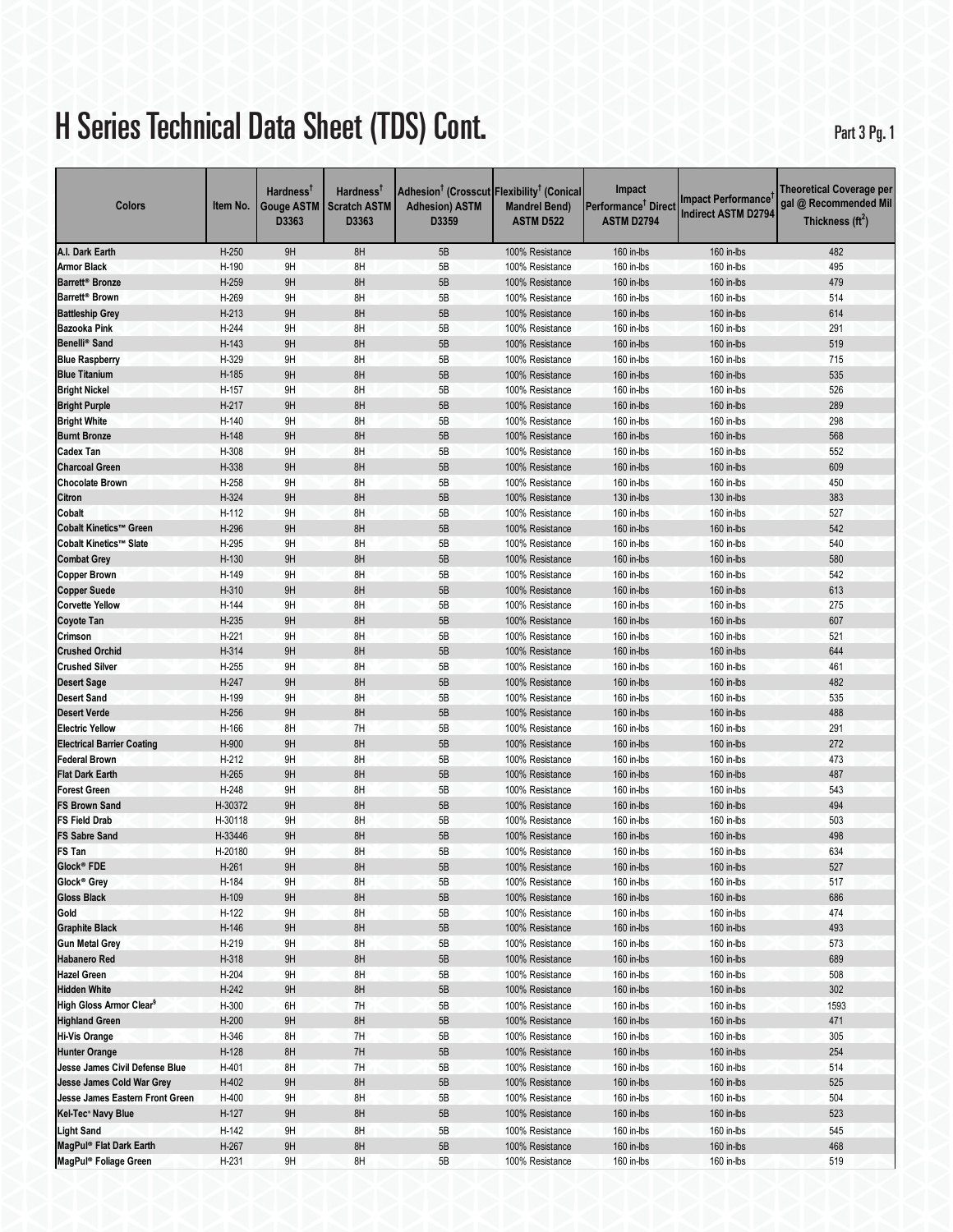Part 3 Pg. 2

| Colors                                   | Item No.        | Hardness <sup>T</sup><br>Gouge ASTM<br>D3363 | Hardness <sup>T</sup><br><b>Scratch ASTM</b><br>D3363 | Adhesion <sup>†</sup> (Crosscut Flexibility <sup>†</sup> (Conical<br><b>Adhesion) ASTM</b><br>D3359 | <b>Mandrel Bend)</b><br><b>ASTM D522</b> | Impact<br>Performance <sup>†</sup> Direct<br><b>ASTM D2794</b> | <b>Impact Performance</b><br><b>Indirect ASTM D2794</b> | <b>Theoretical Coverage per</b><br>gal @ Recommended Mil<br>Thickness $(\text{ft}^2)$ |
|------------------------------------------|-----------------|----------------------------------------------|-------------------------------------------------------|-----------------------------------------------------------------------------------------------------|------------------------------------------|----------------------------------------------------------------|---------------------------------------------------------|---------------------------------------------------------------------------------------|
| MagPul® O.D. Green                       | $H-232$         | 9H                                           | 8H                                                    | 5B                                                                                                  | 100% Resistance                          | 160 in-lbs                                                     | 160 in-lbs                                              | 525                                                                                   |
| MagPul <sup>®</sup> Stealth Grey         | H-188           | 9H                                           | 8H                                                    | 5B                                                                                                  | 100% Resistance                          | 160 in-lbs                                                     | 160 in-lbs                                              | 503                                                                                   |
| Matte Armor Clear <sup>s</sup>           | $H-301$         | 9H                                           | 8H                                                    | 5B                                                                                                  | 100% Resistance                          | 160 in-lbs                                                     | 160 in-lbs                                              | 1625                                                                                  |
| <b>Matte Brown</b>                       | H-7504          | 9H                                           | 8H                                                    | 5B                                                                                                  | 100% Resistance                          | 160 in-lbs                                                     | 160 in-lbs                                              | 514                                                                                   |
| McMillan <sup>®</sup> Tan                | $H-203$         | 9H                                           | 8H                                                    | 5B                                                                                                  | 100% Resistance                          | 160 in-lbs                                                     | 160 in-lbs                                              | 502                                                                                   |
| <b>Midnight Blue</b>                     | H-238           | 9H                                           | 8H                                                    | 5B                                                                                                  | 100% Resistance                          | 160 in-lbs                                                     | 160 in-lbs                                              | 527                                                                                   |
| <b>Midnight Bronze</b>                   | H-294           | 9H                                           | 8H                                                    | 5B                                                                                                  | 100% Resistance                          | 160 in-lbs                                                     | 160 in-lbs                                              | 525                                                                                   |
| <b>Mil Spec Green</b>                    | H-264           | 9H                                           | 8H                                                    | 5B                                                                                                  | 100% Resistance                          | 160 in-lbs                                                     | 160 in-lbs                                              | 574                                                                                   |
| Mil Spec O.D. Green                      | $H-240$         | 9H                                           | 8H                                                    | 5B                                                                                                  | 100% Resistance                          | 160 in-lbs                                                     | 160 in-lbs                                              | 519                                                                                   |
| Mojito                                   | H-313           | 9H                                           | 8H                                                    | 5B                                                                                                  | 100% Resistance                          | 160 in-lbs                                                     | 160 in-lbs                                              | 663                                                                                   |
| <b>Mud Brown</b>                         | $H-225$         | 9H                                           | 8H                                                    | 5B                                                                                                  | 100% Resistance                          | 160 in-lbs                                                     | 160 in-lbs                                              | 555                                                                                   |
| <b>MultiCam® Bright Green</b>            | H-343           | 9H                                           | 8H                                                    | 5B                                                                                                  | 100% Resistance                          | 160 in-lbs                                                     | 160 in-lbs                                              | 624                                                                                   |
| <b>MultiCam® Dark Brown</b>              | H-342           | 9H                                           | 8H                                                    | 5B                                                                                                  | 100% Resistance                          | 160 in-lbs                                                     | 160 in-lbs                                              | 694                                                                                   |
| <b>MultiCam® Dark Green</b>              | H-341           | 9H                                           | 8H                                                    | 5B                                                                                                  | 100% Resistance                          | 160 in-lbs                                                     | 160 in-lbs                                              | 556                                                                                   |
| MultiCam® Dark Grey                      | H-345           | 9H                                           | 8H                                                    | 5B                                                                                                  | 100% Resistance                          | 160 in-lbs                                                     | 160 in-lbs                                              | 645                                                                                   |
| <b>MultiCam® Light Green</b>             | H-340           | 9H                                           | 8H                                                    | 5B                                                                                                  | 100% Resistance                          | 160 in-lbs                                                     | 160 in-lbs                                              | 587                                                                                   |
| <b>MultiCam® Olive</b>                   | H-344           | 9H                                           | 8H                                                    | 5B                                                                                                  | 100% Resistance                          | 160 in-lbs                                                     | 160 in-lbs                                              | 564                                                                                   |
| MultiCam® Pale Green                     | H-339           | 9H                                           | 8H                                                    | 5B                                                                                                  | 100% Resistance                          | 160 in-lbs                                                     | 160 in-lbs                                              | 636                                                                                   |
| <b>Northern Lights</b>                   | H-315           | 9H                                           | 8H                                                    | 5B                                                                                                  | 100% Resistance                          | 160 in-lbs                                                     | 160 in-lbs                                              | 673                                                                                   |
| Noveske Bazooka Green                    | H-189           | 9H                                           | 8H                                                    | 5B                                                                                                  | 100% Resistance                          | 160 in-lbs                                                     | 160 in-lbs                                              | 534                                                                                   |
| Noveske Tiger Eye Brown                  | H-187           | 9H                                           | 8H                                                    | 5B                                                                                                  | 100% Resistance                          | 160 in-lbs                                                     | 160 in-lbs                                              | 527                                                                                   |
| <b>NRA Blue</b>                          | H-171           | 9H                                           | 8H                                                    | 5B                                                                                                  | 100% Resistance                          | 160 in-lbs                                                     | 160 in-lbs                                              | 512                                                                                   |
| O.D. Green                               | H-236           | 9H                                           | 8H                                                    | 5B                                                                                                  | 100% Resistance                          | 160 in-lbs                                                     | 160 in-lbs                                              | 639                                                                                   |
| <b>Parakeet Green</b>                    | H-331           | 9H                                           | 8H                                                    | 5B                                                                                                  | 100% Resistance                          | 160 in-lbs                                                     | 160 in-lbs                                              | 734                                                                                   |
| <b>Patriot Brown</b>                     | $H-226$         | 9H                                           | 8H                                                    | 5B                                                                                                  | 100% Resistance                          | 160 in-lbs                                                     | 160 in-lbs                                              | 519                                                                                   |
| <b>Pink Champagne</b>                    | H-311           | 9H                                           | 8H                                                    | 5B                                                                                                  | 100% Resistance                          | 160 in-lbs                                                     | 160 in-lbs                                              | 525                                                                                   |
| <b>Pink Sherbet</b>                      | H-328           | 9H                                           | 8H                                                    | 5B                                                                                                  | 100% Resistance                          | 160 in-lbs                                                     | 160 in-lbs                                              | 749                                                                                   |
| <b>Plum Brown</b>                        | H-298           | 9H                                           | 8H                                                    | 5B                                                                                                  | 100% Resistance                          | 160 in-lbs                                                     | 160 in-lbs                                              | 510                                                                                   |
| <b>Polar Blue</b>                        | H-326           | 9H                                           | 8H                                                    | 5B                                                                                                  | 100% Resistance                          | 160 in-lbs                                                     | 160 in-lbs                                              | 637                                                                                   |
| <b>Prison Pink</b>                       | H-141           | 9H                                           | 8H                                                    | 5B                                                                                                  | 100% Resistance                          | 160 in-lbs                                                     | 160 in-lbs                                              | 281                                                                                   |
| Purplexed                                | H-332<br>H-8000 | 9H<br>9H                                     | 8H<br>8H                                              | 5B<br>5B                                                                                            | 100% Resistance                          | 160 in-lbs<br>160 in-lbs                                       | 160 in-lbs                                              | 714<br>507                                                                            |
| <b>Ral 8000</b>                          | $H-220$         | 9H                                           | 8H                                                    | 5B                                                                                                  | 100% Resistance<br>100% Resistance       | 160 in-lbs                                                     | 160 in-lbs<br>160 in-lbs                                | 538                                                                                   |
| <b>Ridgeway Blue</b><br>Robin's Egg Blue | H-175           | 9H                                           | 8H                                                    | 5B                                                                                                  | 100% Resistance                          | 160 in-lbs                                                     | 160 in-lbs                                              | 645                                                                                   |
| <b>Rose Gold</b>                         | H-327           | 9H                                           | 8H                                                    | 5B                                                                                                  | 100% Resistance                          | 160 in-lbs                                                     | 160 in-lbs                                              | 594                                                                                   |
| <b>Ruby Red</b>                          | H-306           | 9H                                           | 8H                                                    | 5B                                                                                                  | 100% Resistance                          | 160 in-lbs                                                     | 160 in-lbs                                              | 577                                                                                   |
| <b>Satin Aluminum</b>                    | $H-151$         | 9H                                           | 8H                                                    | 5B                                                                                                  | 100% Resistance                          | 160 in-lbs                                                     | 160 in-lbs                                              | 534                                                                                   |
| <b>Satin Mag</b>                         | H-147           | 9H                                           | 8H                                                    | 5B                                                                                                  | 100% Resistance                          | 160 in-lbs                                                     | 160 in-lbs                                              | 434                                                                                   |
| Savage <sup>®</sup> Stainless            | $H-150$         | 9H                                           | 8H                                                    | 5B                                                                                                  | 100% Resistance                          | 160 in-lbs                                                     | 160 in-lbs                                              | 436                                                                                   |
| Sea Blue                                 | H-172           | 9H                                           | 8H                                                    | 5B                                                                                                  | 100% Resistance                          | 160 in-lbs                                                     | 160 in-lbs                                              | 596                                                                                   |
| <b>Shimmer Aluminum</b>                  | $H-158$         | 9H                                           | 8H                                                    | 5B                                                                                                  | 100% Resistance                          | 160 in-lbs                                                     | 160 in-lbs                                              | 467                                                                                   |
| Sig™ Dark Grey                           | $H-210$         | 9H                                           | 8H                                                    | 5B                                                                                                  | 100% Resistance                          | 160 in-lbs                                                     | 160 in-lbs                                              | 544                                                                                   |
| Sig™ Pink                                | $H-224$         | 9H                                           | 8H                                                    | $5\mathsf{B}$                                                                                       | 100% Resistance                          | 160 in-lbs                                                     | 160 in-lbs                                              | 285                                                                                   |
| <b>Sky Blue</b>                          | H-169           | 9Η                                           | 8H                                                    | 5B                                                                                                  | 100% Resistance                          | 160 in-lbs                                                     | 160 in-lbs                                              | 582                                                                                   |
| Smith & Wesson® Grey                     | $H-214$         | 9H                                           | 8H                                                    | 5B                                                                                                  | 100% Resistance                          | 80 in-lbs                                                      | 80 in-lbs                                               | 542                                                                                   |
| Smith & Wesson® Red                      | H-216           | 9Η                                           | 8H                                                    | 5B                                                                                                  | 100% Resistance                          | 60 in-lbs                                                      | 60 in-lbs                                               | 487                                                                                   |
| Smith & Wesson® Tan                      | H-307           | 9H                                           | 8H                                                    | 5B                                                                                                  | 100% Resistance                          | 160 in-lbs                                                     | 160 in-lbs                                              | 559                                                                                   |
| <b>Sniper Green</b>                      | H-229           | 9H                                           | 8H                                                    | 5B                                                                                                  | 100% Resistance                          | 160 in-lbs                                                     | 160 in-lbs                                              | 551                                                                                   |
| <b>Sniper Grey</b>                       | H-234           | 9H                                           | 8H                                                    | 5B                                                                                                  | 100% Resistance                          | 160 in-lbs                                                     | 160 in-lbs                                              | 624                                                                                   |
| <b>Snow White</b>                        | $H-136$         | 9H                                           | 8H                                                    | 5B                                                                                                  | 100% Resistance                          | 160 in-lbs                                                     | 160 in-lbs                                              | 361                                                                                   |
| <b>Socom Blue</b>                        | $H-245$         | 9H                                           | 8H                                                    | 5B                                                                                                  | 100% Resistance                          | 160 in-lbs                                                     | 160 in-lbs                                              | 535                                                                                   |
| Springfield® FDE                         | H-305           | 9H                                           | 8H                                                    | 5В                                                                                                  | 100% Resistance                          | 160 in-lbs                                                     | 160 in-lbs                                              | 585                                                                                   |
| Springfield® Grey                        | H-304           | 9H                                           | 8H                                                    | 5B                                                                                                  | 100% Resistance                          | 160 in-lbs                                                     | 160 in-lbs                                              | 686                                                                                   |
| <b>Squatch Green</b>                     | H-316           | 9H                                           | 8H                                                    | 5B                                                                                                  | 100% Resistance                          | 160 in-lbs                                                     | 160 in-lbs                                              | 644                                                                                   |
| <b>Stainless</b>                         | $H-152$         | 9H                                           | 8H                                                    | $5\mathsf{B}$                                                                                       | 100% Resistance                          | 160 in-lbs                                                     | 160 in-lbs                                              | 466                                                                                   |
| <b>Steel Grey</b>                        | H-139           | 9Η                                           | 8H                                                    | 5B                                                                                                  | 100% Resistance                          | 160 in-lbs                                                     | 160 in-lbs                                              | 508                                                                                   |
| <b>Stone Grey</b>                        | $H-262$         | 9H                                           | 8H                                                    | 5B                                                                                                  | 100% Resistance                          | 160 in-lbs                                                     | 160 in-lbs                                              | 458                                                                                   |
| <b>Stormtrooper White</b>                | H-297           | 9H                                           | 8H                                                    | 5B                                                                                                  | 100% Resistance                          | 160 in-lbs                                                     | 160 in-lbs                                              | 383                                                                                   |
| <b>Sunflower</b>                         | H-317           | 9H                                           | 8H                                                    | 5B                                                                                                  | 100% Resistance                          | 160 in- $lbs$                                                  | 160 in-lbs                                              | 334                                                                                   |
| <b>Tactical Grey</b>                     | H-227           | 9H                                           | 8H                                                    | 5B                                                                                                  | 100% Resistance                          | 160 in-lbs                                                     | 160 in-lbs                                              | 564                                                                                   |